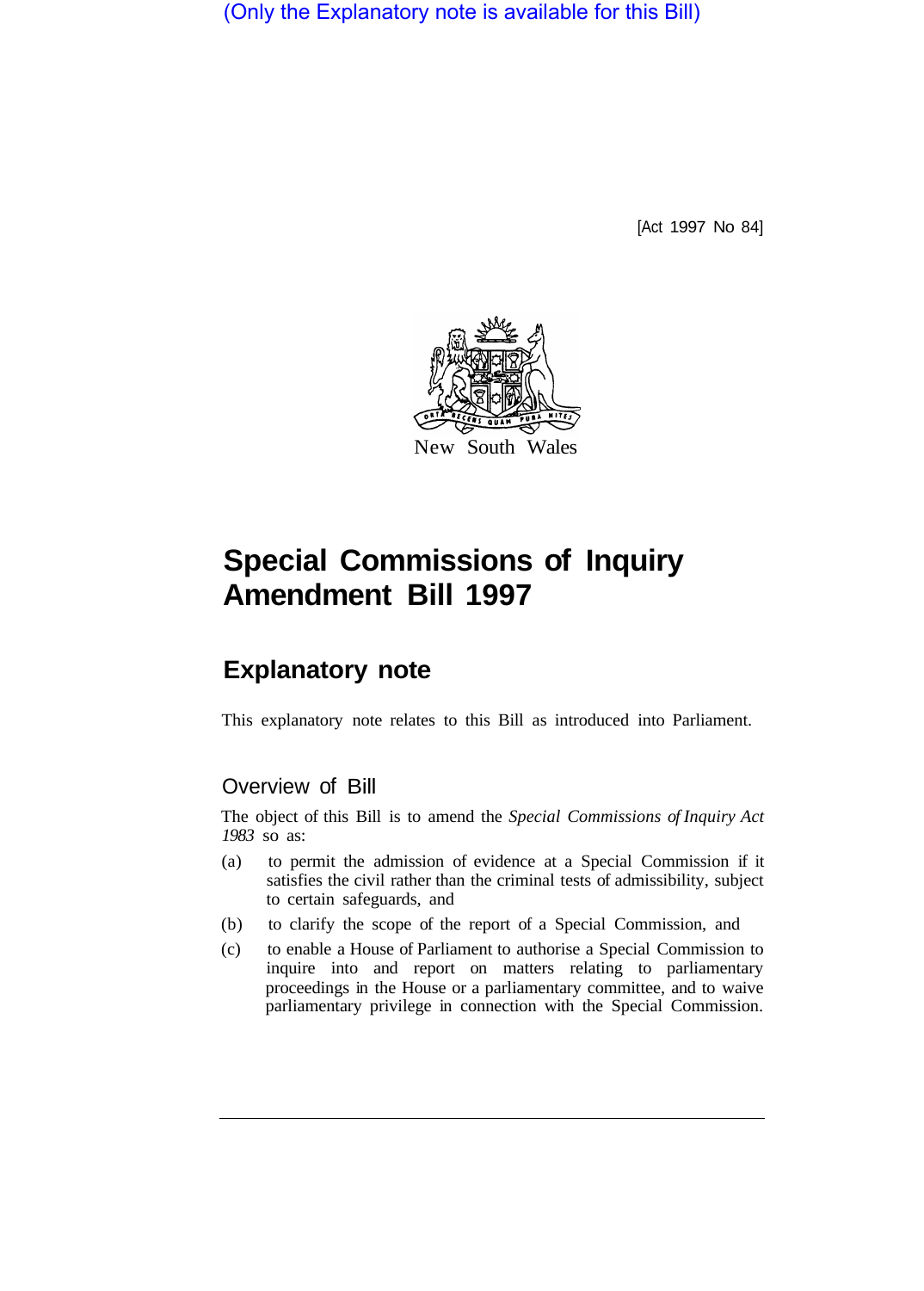Special Commissions of Inquiry Amendment Bill 1997 [Act 1997 No 84]

Explanatory note

## Outline of provisions

**Clause 1** sets out the name (also called the short title) of the proposed Act.

**Clause 2** provides for the commencement of the proposed Act on the date of assent.

**Clause 3** is a formal provision giving effect to the amendments to the *Special Commissions of Inquiry Act 1983* set out in Schedule 1.

**Schedule 1** [1] amends section 9 (3) to permit the admission of evidence at a Special Commission if it satisfies the civil rather than the criminal tests of admissibility.

**Schedule 1 [2]** amends section 9 to make it clear that evidence admitted under the civil tests of admissibility is not to be taken into consideration in connection with reporting about possible offences if the evidence is not likely to be admissible in relevant criminal proceedings.

**Schedule I [3]** amends section 10 to make it clear that the report of a Special Commission can deal with the subject-matter of the commission, as well as with the issue of possible criminal prosecutions.

**Schedule 1 [4]** inserts a new Part 4A, dealing with inquiries concerning parliamentary proceedings. The Part contains the following provisions:

Proposed section 33A contains definitions used in the proposed Part.

Proposed section 33B empowers a House of Parliament to authorise the establishment of a Special Commission to inquire into and report on a matter relating to parliamentary proceedings within or before the House or one of its committees. In the case of a joint parliamentary committee, this authorisation is to be given by each House. The Special Commission would then be established under the existing procedures set out in the Act.

Proposed section 33C empowers a House of Parliament to authorise a Special Commission, already established, to inquire into and report on a matter relating to parliamentary proceedings within or before the House or one of its committees. Again, in the case of a joint parliamentary committee, this authorisation is to be given by each House.

Proposed section 33D empowers a House of Parliament to resolve to waive parliamentary privilege in connection with a new or existing Special Commission. However, any such waiver will not operate to waive parliamentary privilege to the extent that it can be asserted by a member of either House of Parliament, but does authorise the member to give evidence if the member so chooses (unless the declaration waiving privilege provides